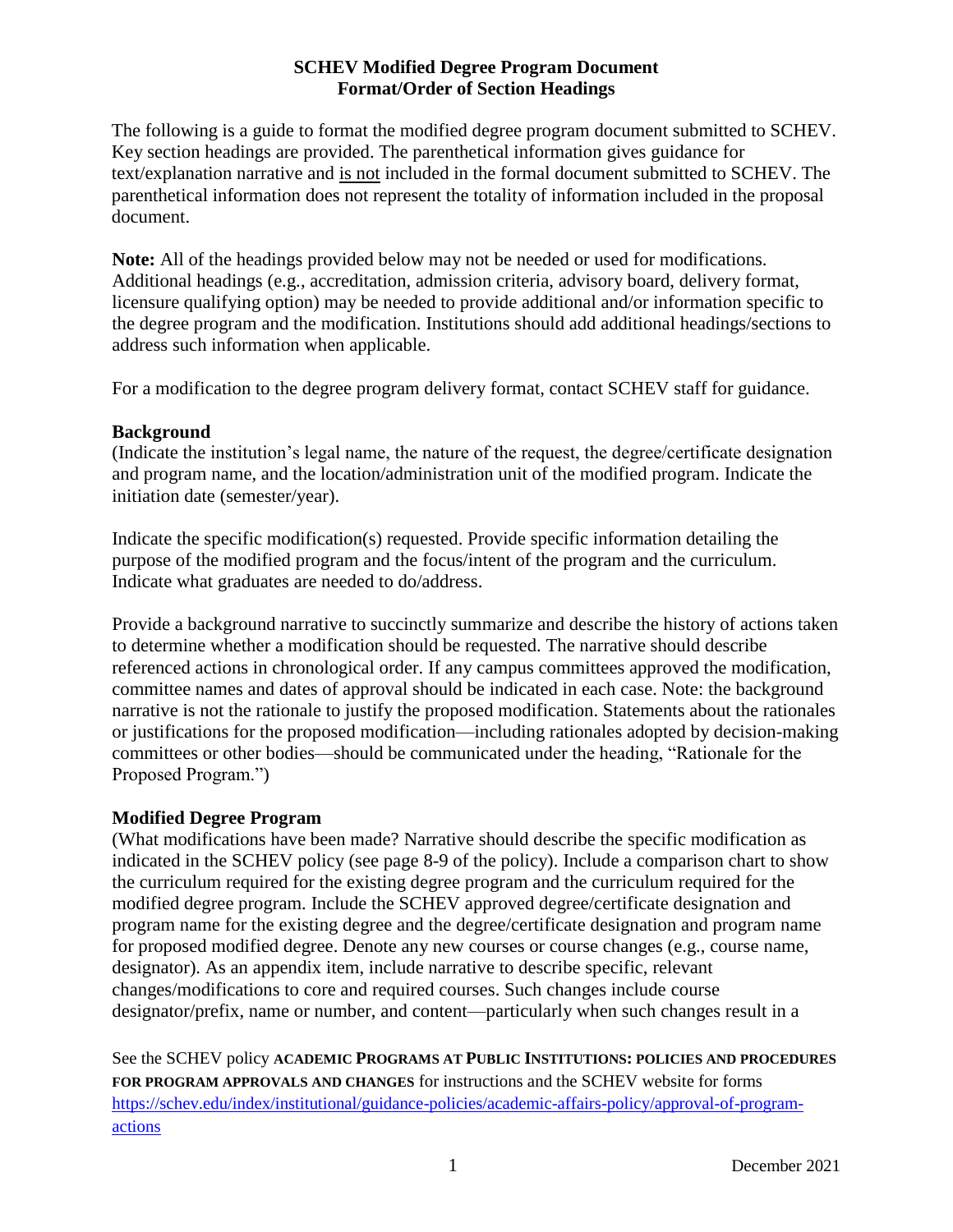change to the purpose or focus of the program—and program requirements (e.g., exams, experiential learning requirements, pass/fail capstone options). The narrative should be organized by headings that indicate the area (e.g., core courses, required courses, exams, internship, thesis, non-thesis project) of the change/modification. The appendix is referenced in the end of the section. **Note:** The purpose of the appendix narrative is not to detail every simple change that has occurred, but to give a clear portrayal of the totality of relevant changes to the curriculum, and scope and purpose of the program, if applicable. The amount and level of detail should be calibrated accordingly.

# **Curriculum**

(Indicate the degree designation and program name of the modified degree program and the total number of credit hours required for the degree program. Indicate subareas offered, if applicable. Indicate an experiential requirement and/or capstone.

Provide a summary/explanation of the modified curriculum to include areas of emphasis and program strengths and specific aspects of core curriculum and new content from additional coursework. A detailed description of the curriculum must be included and formatted to show program requirements including the core or major courses and other specific areas (e.g., general education, research, methods courses, restricted electives, practicum, internship, capstone, additional required courses). If offering or adding a sub area (concentrations, areas of emphasis, focus areas, majors, options, specialization, or tracks), include a summarized description of the focus/purpose and the courses required. Explain the impact on the curriculum for credit hour change and on graduation. Indicate new courses. Include an appendix for a Sample Plan of Study for fulltime and part-time students and, an appendix for course descriptions of required core courses, restrictive electives, and required courses in concentrations, tracks, options, and focus areas, if applicable.) **Note:** The program's curriculum must meet SCHEV requirements as indicated on pages 5 and 25-26 of SCHEV's Program Approvals and Changes policy.

## **Student Learning Assessment**

(Indicate the degree designation name and program name. Provide a brief summary of the methods that will be used to assess student learning; indicate how capstone coursework or experiential requirements will be used to assess student learning. Include a bulleted list of student learning outcomes (knowledge and skills) students are expected to achieve and graduates demonstrate; provide a curriculum map to show when (which core and required courses) and how the institutions plan to assess student learning. If the curriculum includes sub areas, learning outcomes should be provided for each sub area. The information is not provided in the curriculum map.)

# **Employment Skills**

(Include a bulleted list of what graduates will be able "to do" on a job. Skills and abilities should be appropriate to the curriculum of the modified program and degree level of the program.)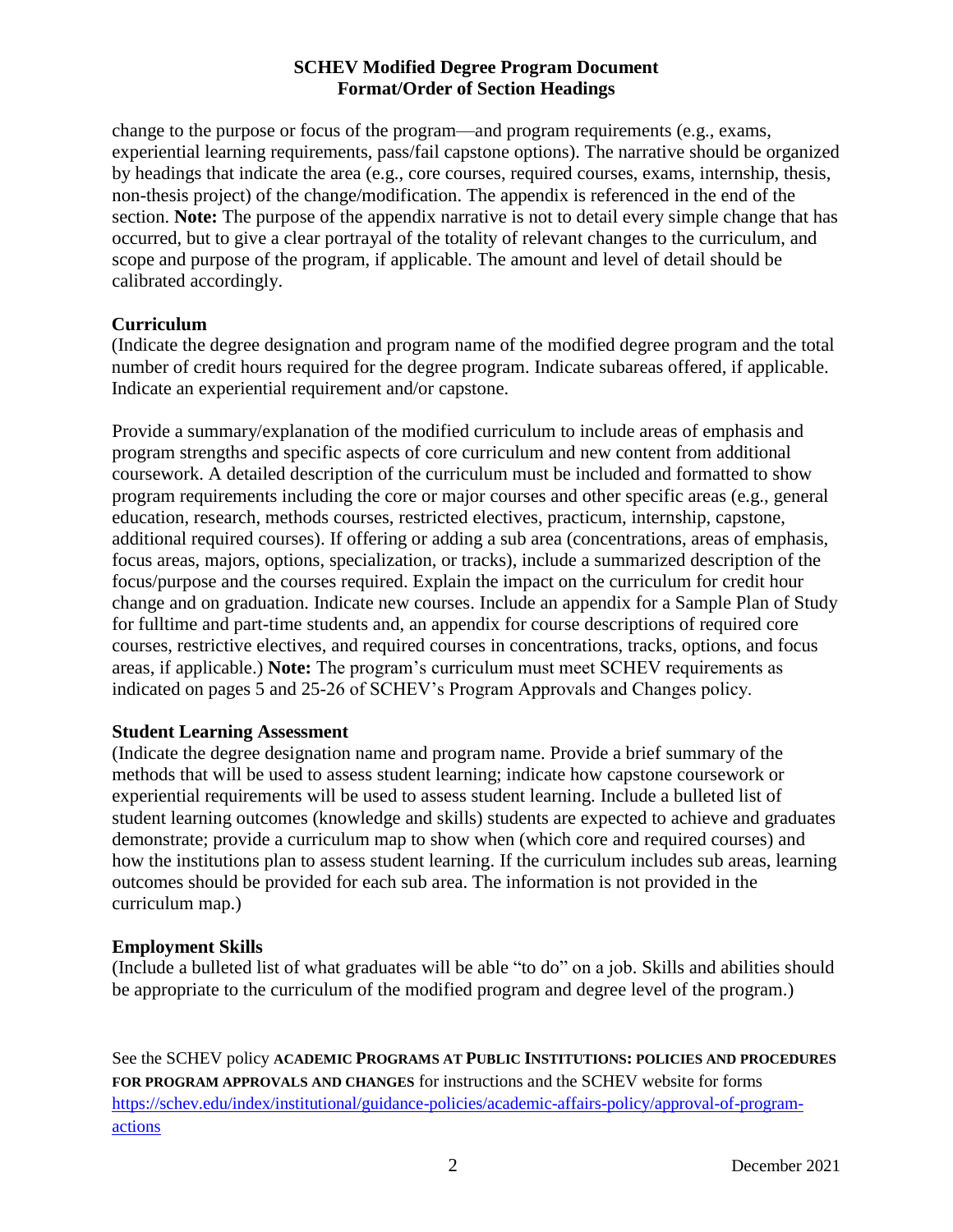# **Rationale for Proposed Modified Degree Program**

(Why is the new modified degree program needed? What is occurring in industry or society that is requiring the modified program? Sources for support should be quoted and cited.)

## **Student Demand**

(Is the modified proposal addressing student demand? Will there be an increase in student enrollment as a result of the modified program? Indicate the anticipated number of students. How will additional students impact faculty resources? Complete the SCHEV "**Summary of Projected Enrollments in the Proposed Degree Program**" form. Include information to indicate what assumptions are being made.)

#### **Duplication**

(Provide the name of the institution and the degree designation and name for degree programs that are similar or related to the modified degree program. Indicate if delivery format is the same as the modified program.)

## **Projected Resource Needs**

(Provide an explanation for each topic category as indicated in the SCHEV "Program Approvals and Changes" policy. Complete the "Cost and Funding Sources to Initiate and Operate the Program" form. Complete the "Modification and Merged Program Certification Statement" form.

## **Appendix**

The appendix cover page is the last paginated page of the primary document. The appendix items are paginated separately from the primary document and specific to each appendix item. A cover page is used only for appendix items that include original documents (e.g., accreditation documents, publications, letters of support). Typically, items are included in the appendix in the order as presented in the document. However, if a publication is quoted in the Background or Justification section and the document (or an excerpt) needs to be included as an appendix item, include the document as a final appendix item. Multiple publications require a separate appendix for each document.

Appendix A (required appendix item)

Sample Plan(s) of Study (Fulltime student and part-time student, if applicable)

#### Appendix B (required appendix item)

Course Descriptions (For all courses including: core courses, required courses, sub area courses, and restricted elective courses. Note, if the list of courses for restrictive elective courses exceeds 15 courses, provide a note to indicate such and that course descriptions are available in the institution's catalog. Course descriptions for all new courses must be included and all new courses are indicated with an asterisk. All course descriptions must be official course